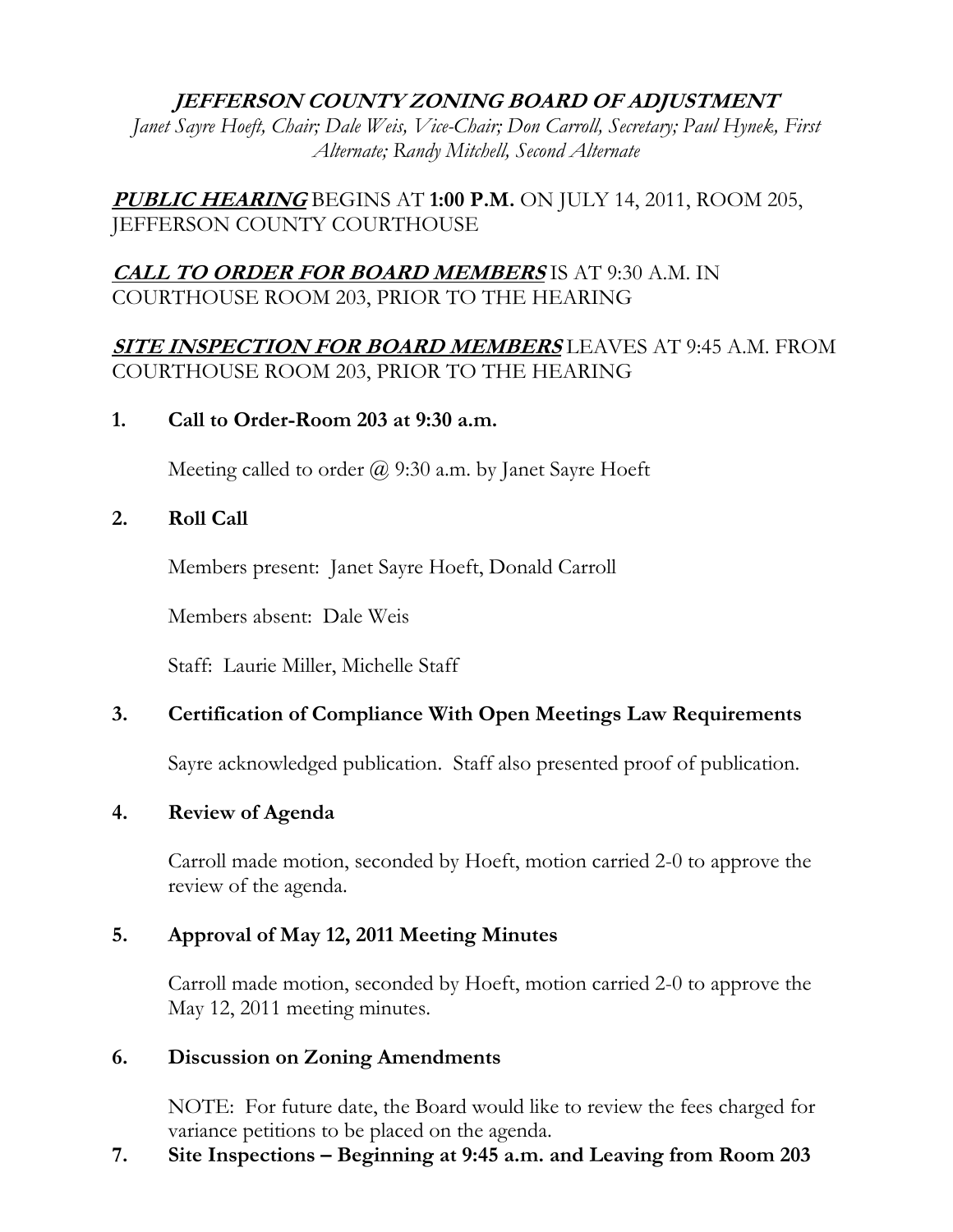V1365-11 – Jason Dey, W5332 Curtis Mill Rd, Town of Jefferson V1366-11 – Marcus & Tracy Rothmeyer, N953 Vinne Ha Ha Rd, Town of Koshkonong V1368-11 – Dennis J Mattila, N8042 CTH Y, Town of Watertown V1367-11 – Matthew & Nicole Thomas, N6974 Kuhl Rd, Town of Lake Mills

## **8. Public Hearing – Beginning at 1:00 p.m. in Room 205**

Meeting called to order  $\omega$  1:00 p.m. by Janet Sayre Hoeft

Members present: Janet Sayre Hoeft, Donald Carroll, Dale Weis

Members absent: --

Staff: Laurie Miller, Michelle Staff

Procedure explained by Hoeft.

The following was read into record by Carroll:

# **NOTICE OF PUBLIC HEARING JEFFERSON COUNTY ZONING BOARD OF ADJUSTMENT**

**NOTICE IS HEREBY GIVEN** that the Jefferson County Zoning Board of Adjustment will conduct a public hearing at 1:00 p.m. on Thursday, July 14, 2011 in Room 205 of the Jefferson County Courthouse, Jefferson, Wisconsin. Matters to be heard are applications for variance from terms of the Jefferson County Zoning Ordinance. No variance may be granted which would have the effect of allowing in any district a use not permitted in that district. No variance may be granted which would have the effect of allowing a use of land or property which would violate state laws or administrative rules. Subject to the above limitations, variances may be granted where strict enforcement of the terms of the ordinance results in an unnecessary hardship and where a variance in the standards will allow the spirit of the ordinance to be observed, substantial justice to be accomplished and the public interest not violated. Based upon the findings of fact, the Board of Adjustment must conclude that: 1) Unnecessary hardship is present in that a literal enforcement of the terms of the ordinance would unreasonably prevent the owner from using the property for a permitted purpose or would render conformity with such restrictions unnecessarily burdensome; 2) The hardship is due to unique physical limitations of the property rather than circumstances of the applicant; 3) The variance will not be contrary to the public interest as expressed by the purpose and intent of the zoning ordinance. **PETITIONERS, OR THEIR REPRESENTATIVES, SHALL BE PRESENT.** There may be site inspections prior to public hearing which any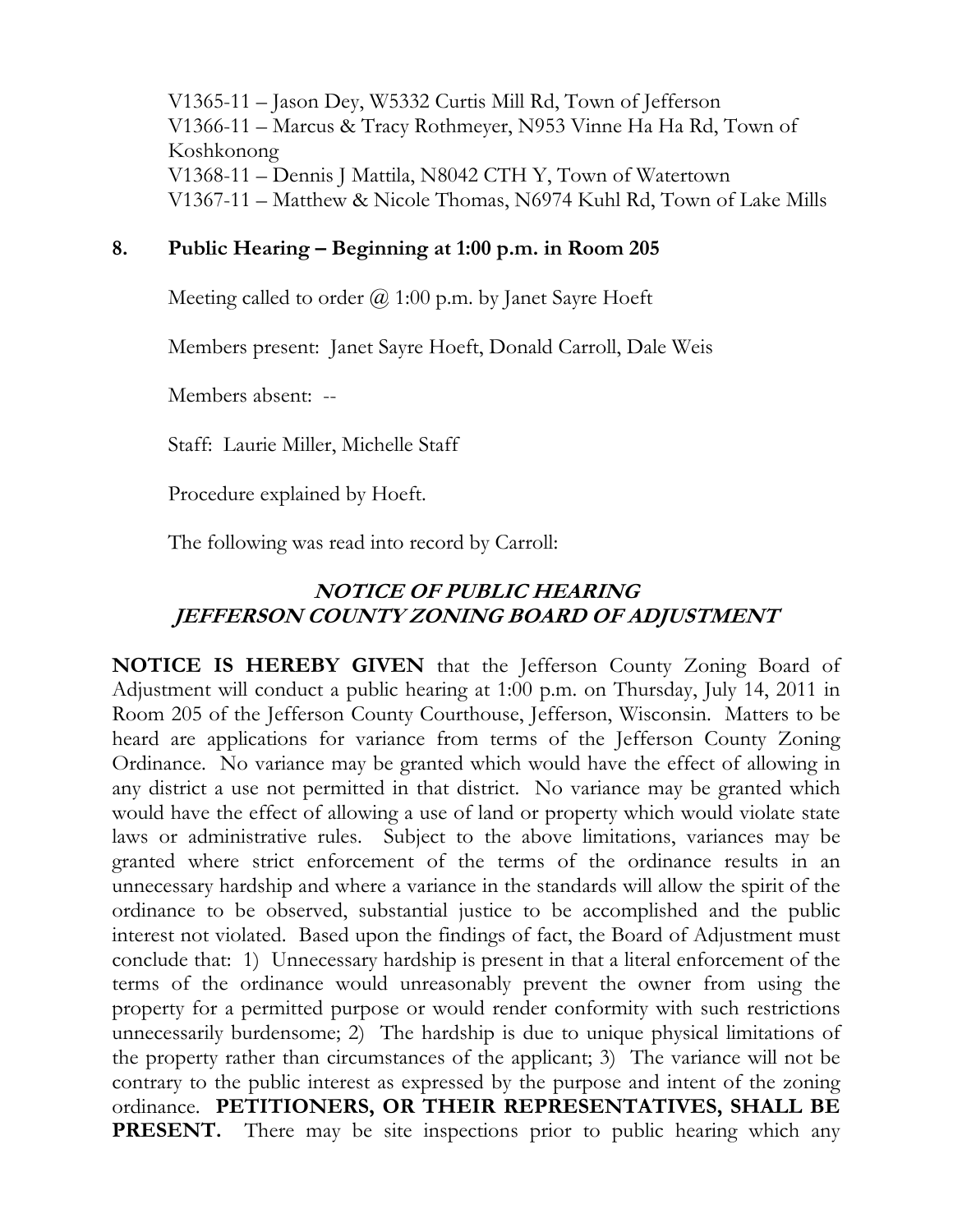interested parties may attend; decisions shall be rendered after public hearing on the following:

**V1365-11 – Jason Dey:** Variance from Sec. 11.07(d)2 of the Jefferson County Zoning Ordinance to allow a garage addition at less than 85 feet from the road centerline and less than 50 feet from the road right-of-way; variance from Sec. 11.09(c) to exceed 50% of the home's fair market value for a second time for the attached garage. The site is at **W5332 Curtis Mill Road** in the Town of Jefferson, on PIN 014-0614-2641-003 (3.81 Acres) in an A-1 Agricultural zone.

Jason Dey presented his petition. There were no questions or comments in favor or opposition of the petition. Carroll read into the record the decision from the Town of Jefferson of approval which was in the file. Carroll also read into the record a letter from Heidi Kennedy, DNR, opposed to this petition. Michelle Staff gave staff report.

Hoeft questioned staff on the variance request. Staff explained. Carroll commented on Sec. 11.09 of the ordinance & asked the petitioner if he had any response to the DNR letter. Hoeft questioned staff on who determines the navigatability of water. Weis commented on the DNR letter. There was a discussion on setbacks.

**V1366-11 – Marcus & Tracy Rothmeyer:** Variance from Sec. 11.07(b)1 to allow a detached accessory structure at less than 3 feet to a side property line in a Residential R-2 zone. The site is at **N953 Vinnie Ha Ha Rd** in the Town of Koshkonong, on PIN 016-0513-2434-009 (0.261 Acres).

Tracy Rothmeyer presented the petition. There were no questions or comments in favor or opposition of the petition. There was a response in the file from the Town of Koshkonong approving this petition which was read into the record by Carroll. Staff report was given by Staff.

Carroll questioned staff on the purpose of the variance. Weis questioned staff on the date the ordinance clarified setbacks from the foundation to the overhang.

**V1367-11 – Matthew & Nicole Thomas:** Variance from Sec. 11.02, "lot" definition and 11.03(g) and 11.03(d)1 for proposed creation of an A-2, Agribusiness zone without access to and frontage on a public road. The site, including an existing building, is near **N6974 Kuhl Road** in the Town of Lake Mills on PIN 018-0713- 0431-000 (37.2 Acres) in an A-1, Agricultural zone.

Matthew Thomas presented his petition. There were no questions or comments in favor or opposition of the petition. Carroll read into the record the decision of approval from the Town of Lake Mills which was found in the file. Carroll also read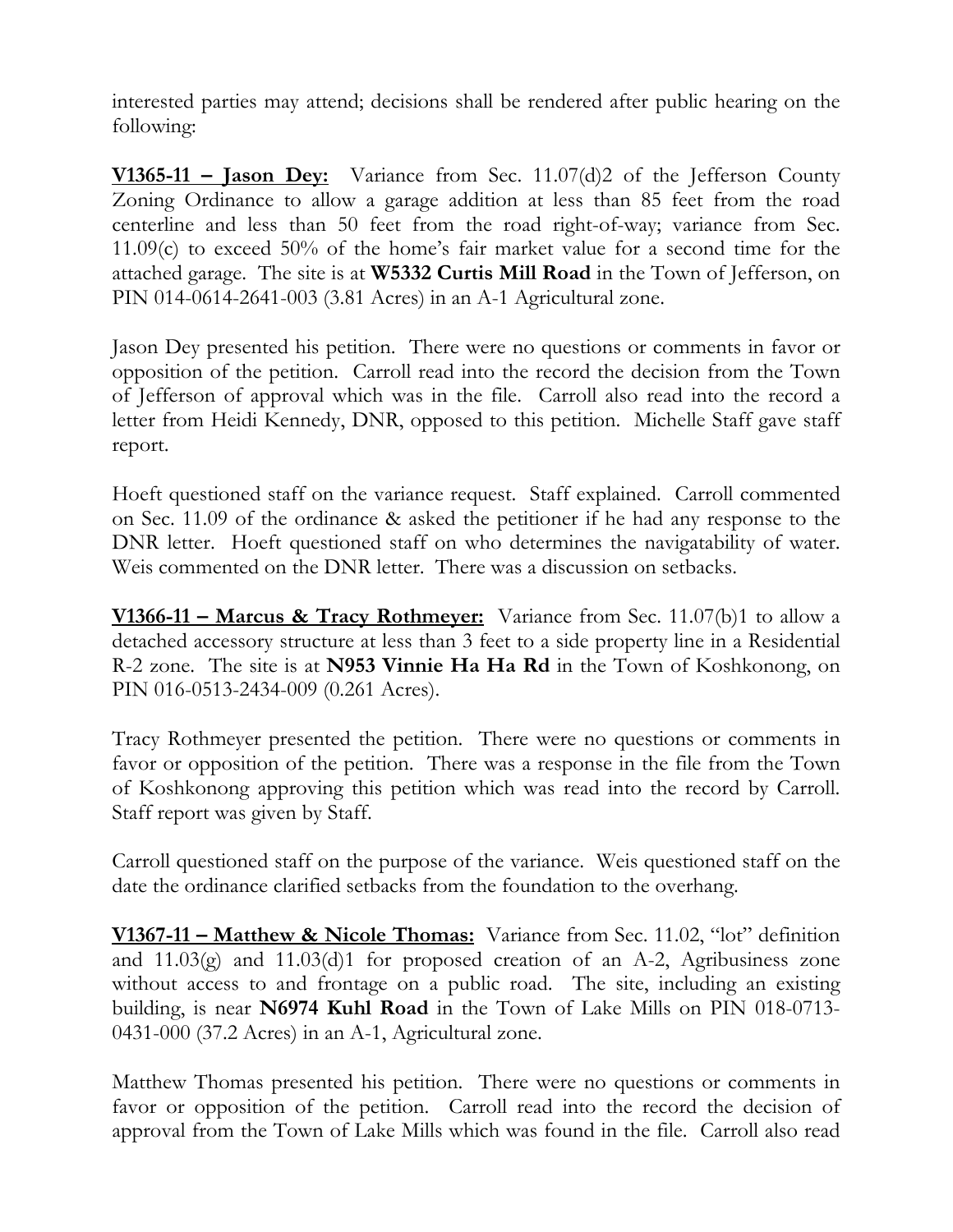into the record a letter in the file from Ralph & Vicki Vernig. Staff report was given by Staff.

Hoeft questioned the purpose of the A-2 zone and if a house could be built on the A-2 lot. Carroll made a statement of the ownership of the lot and surrounding land. Carroll questioned landlocked parcels. There was a discussion on attaching the proposed A-2 lot to the A-3 lot or A-1 lands. Hoeft questioned the size of the proposed A-2 lot and access to the farmland. Weis questioned staff if the A-2 lot would create a development lot. Carroll questioned the storage of recreational vehicles and if it was impossible to create an access. Hoeft questioned/confirms with staff that no house could be built. Carroll questioned access. Petitioner approached the table to explain the access.

**V1368-11 – Dennis J Mattila:** Variance from Sec. 11.07(d)2 to allow a structure at less than 110 feet from the centerline and less than 50 feet from the right-of-way of CTH Y. The site is at **N8042 CTH Y** in the Town of Watertown, on PIN 032-0815- 3011-001 (6.2 Acres) in an A-3, Rural Residential zone.

The petition was presented by Dennis Mattila. There were no questions or comments in favor or opposition of the petition. There was a response in the file from the Town of Watertown granting approval of this petition which was read into the record by Carroll. Staff report was given by Staff.

Hoeft questioned access into the building, and questioned staff if the County Highway Department was notified. Weis questioned the placement of the structure. Carroll made a statement on moving the structure back on the lot. Hoeft questioned where on the lot it started getting wet. Carroll commented on the physical hardship of the land, and explained the criteria to grant a variance. Hoeft questioned the petitioner on why the structure couldn't be moved back.

## **9. Decisions on Above Petitions (See Files)**

## **10. Adjourn**

Weis made motion, seconded by Carroll, motion carried 3-0 to adjourn @ 2:58 p.m.

## **If you have questions regarding these matters, please contact the Zoning Department at 920-674-7113 or 920-674-8638.**

The Board may discuss and/or take action on any item specifically listed on the agenda.

# **JEFFFERSON COUNTY ZONING BOARD OF ADJUSTMENT**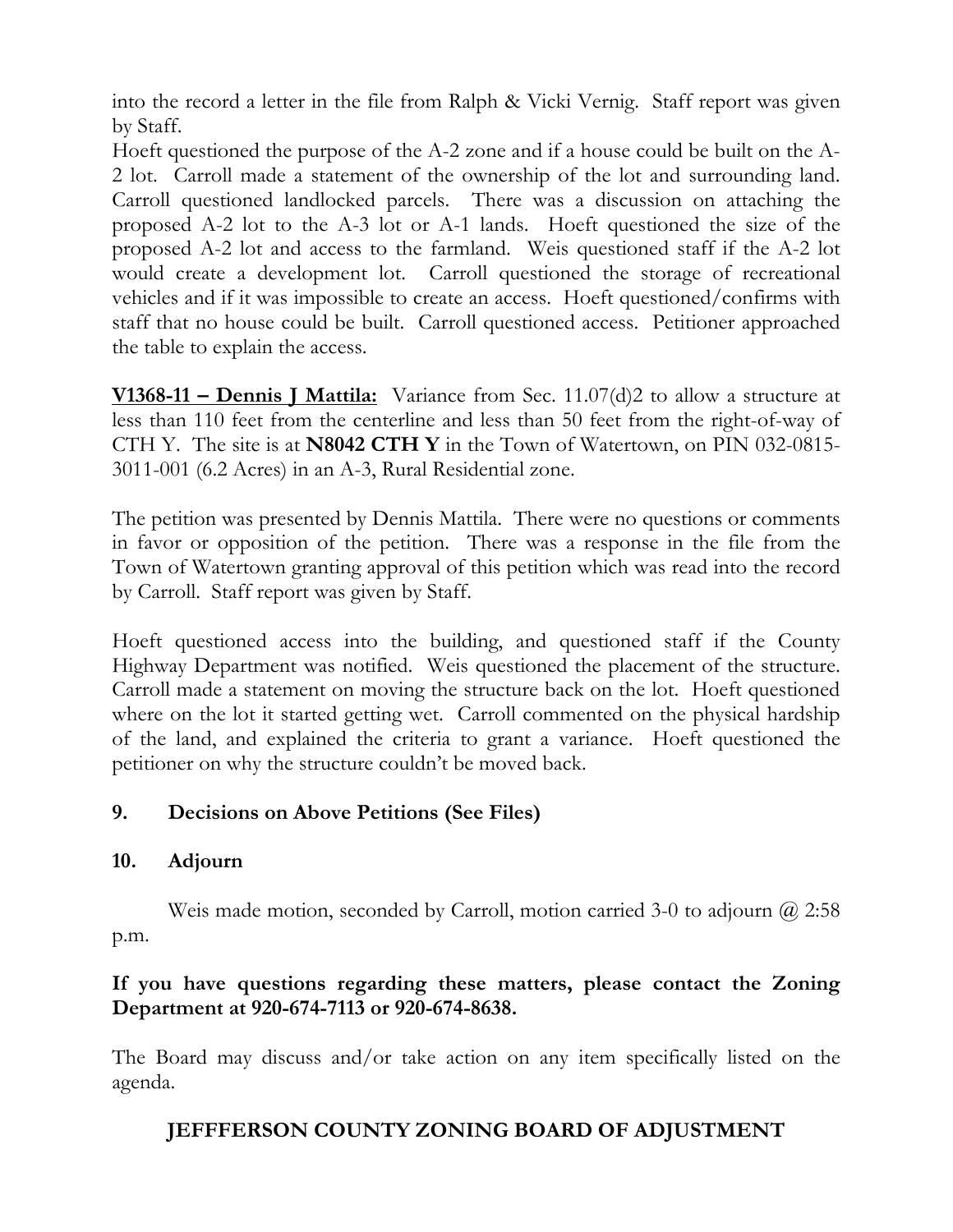Individuals requiring special accommodations for attendance at the meeting should contact the County Administrator at 920-674-7101 at least 24 hours prior to the meeting so appropriate arrangements can be made.

### **DECISION OF THE ZONING BOARD OF ADJUSTMENT JEFFERSON COUNTY, WISCONSIN**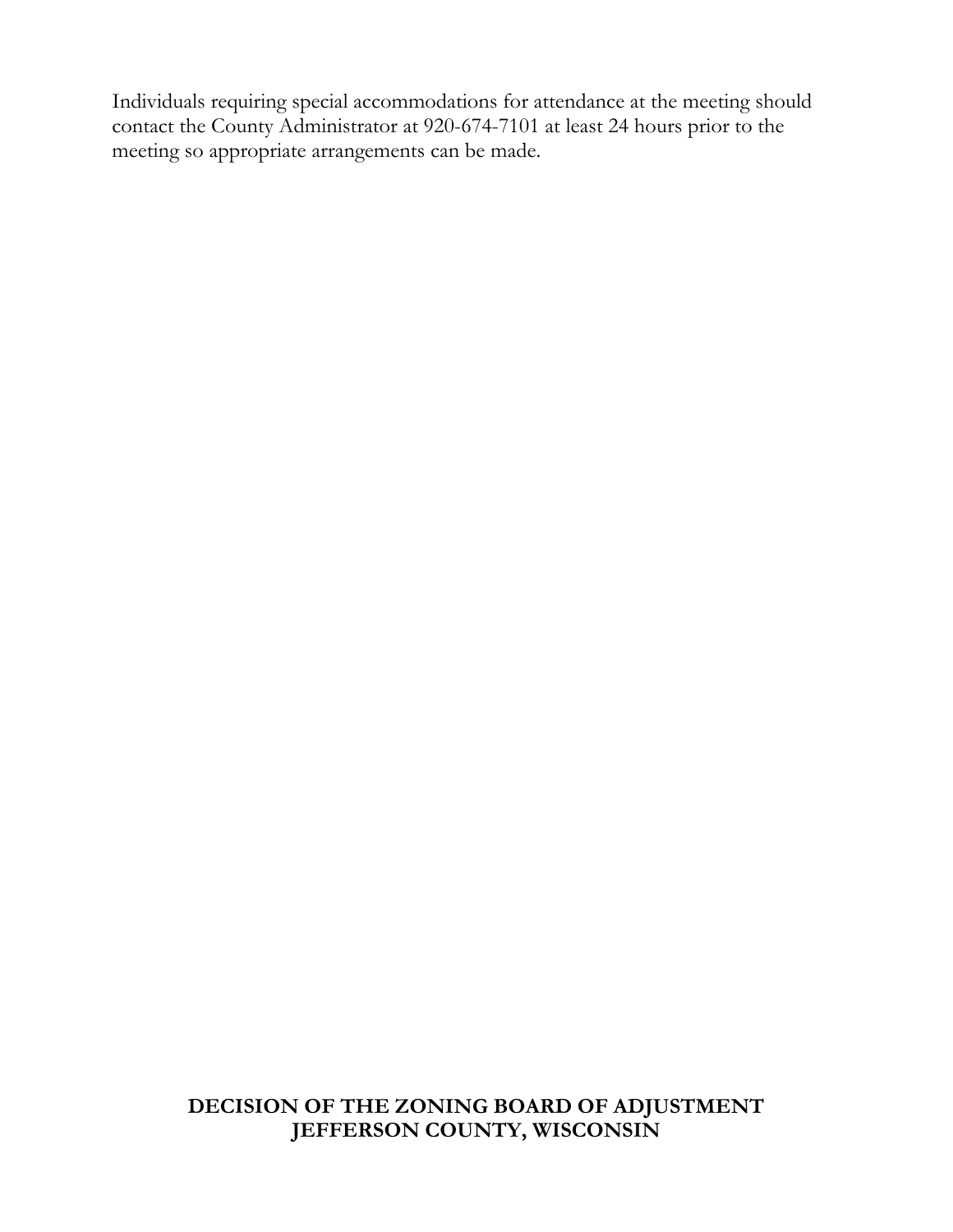#### **FINDINGS OF FACT**

| PETITION NO.: 2011 V1365 |                                                                                               |
|--------------------------|-----------------------------------------------------------------------------------------------|
|                          | <b>HEARING DATE:</b> 07-14-2011                                                               |
|                          | APPLICANT: Jason D. Dey                                                                       |
| <b>PROPERTY OWNER:</b>   | <b>SAME</b>                                                                                   |
|                          |                                                                                               |
|                          | PARCEL (PIN #): 014-0614-2641-003                                                             |
|                          | TOWNSHIP: lefferson                                                                           |
|                          | <b>INTENT OF PETITIONER:</b> Requesting a variance for a 756 sq. ft. attached garage          |
|                          | addition to a single family residence that has already exceeded 50%, and the addition will be |
|                          | closer to the road.                                                                           |
|                          |                                                                                               |
|                          |                                                                                               |
|                          | THE APPLICANT REQUESTS A VARIANCE FROM SECTION 11.07(d)2 & 11.09(c) OF                        |

**THE JEFFERSON COUNTY ZONING ORDINANCE. THE FEATURES OF THE PROPOSED CONSTRUCTION AND PROPERTY WHICH RELATE TO THE GRANT OR DENIAL OF THE VARIANCE APPLICATION ARE: The structure is setback 14 feet from Deer Creek, whereas 75 feet is required. In addition, the structure's porch is 27.89 feet from Curtis Mill Rd Right-of-way and 60.89 feet from the centerline whereas the required setback is 50 feet from the right-of-way and 85 feet from the** 

**centerline. The proposed addition will be approximately 22 feet from the right-of-way and 55 feet from the centerline. \_\_\_\_\_\_\_\_\_\_\_\_\_\_\_\_\_\_\_\_\_\_\_\_\_\_\_\_\_\_\_\_\_\_\_\_\_\_\_\_\_\_\_\_\_\_\_\_\_\_\_\_\_\_\_\_\_\_\_\_\_\_\_\_\_\_\_\_\_\_\_\_\_\_\_\_\_\_**

**In 1977, a zoning/land use permit was issued for a 3-car attached garage, not going any closer to the road or creek. In 1982, the structure was granted a variance to add a front porch closer to the road setback. In 2008, the structure was granted a variance to exceed 50% of the FMV to add a 2nd story addition, doubling the square footage of the structure.** 

**FACTS OR OBSERVATIONS BASED ON SITE INSPECTIONS: Site inspections conducted. Observed property layout & location.** 

FACTS PRESENTED AT PUBLIC HEARING: See tape, minutes & file.

**DECISION STANDARDS**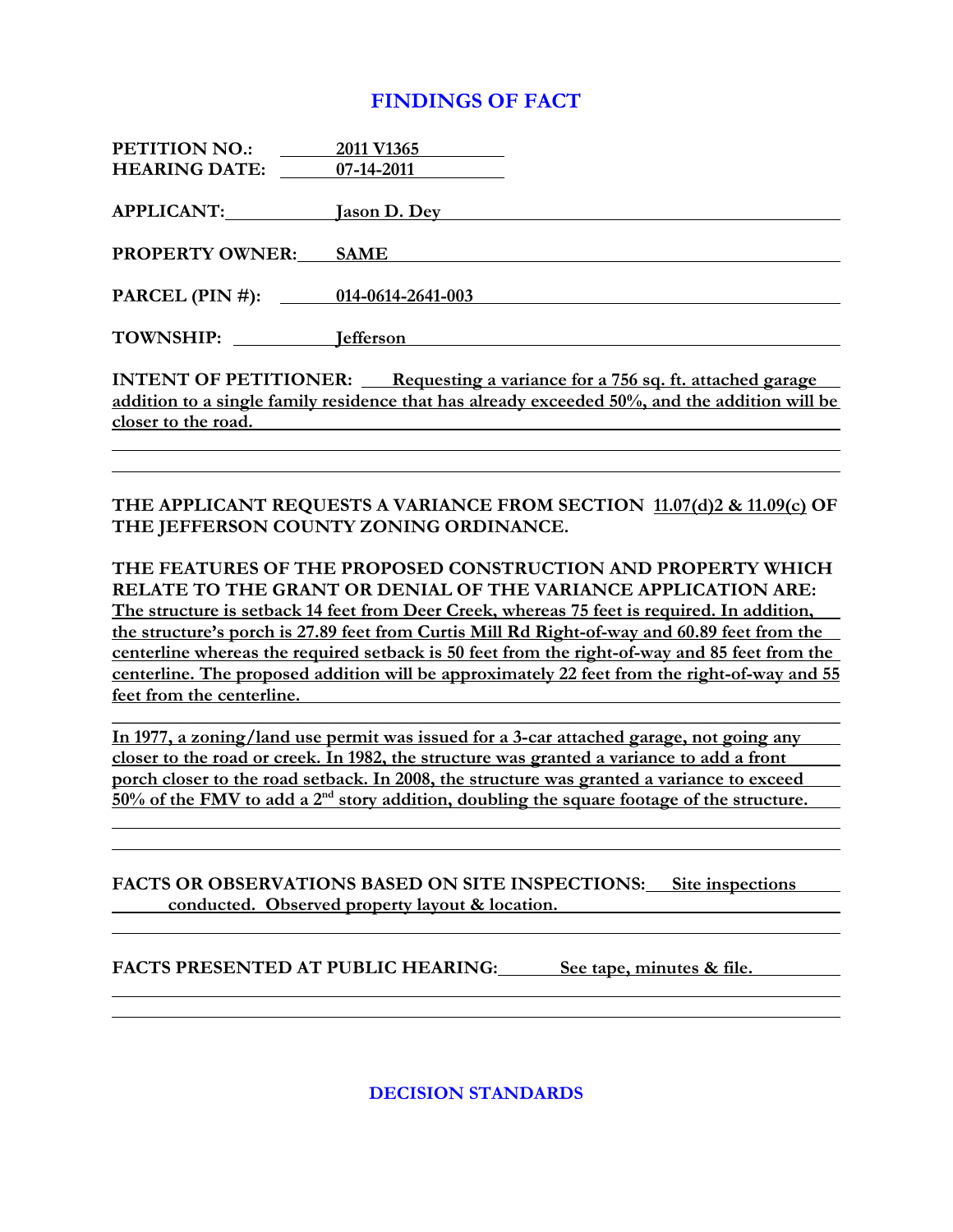- **A. NO VARIANCE MAY BE GRANTED WHICH WOULD HAVE THE EFFECT OF ALLOWING IN ANY DISTRICT A USE NOT PERMITTED IN THAT DISTRICT ---------**
- **B. NO VARIANCE MAY BE GRANTED WHICH WOULD HAVE THE EFFECT OF ALLOWING A USE OF LAND OR PROPERTY WHICH WOULD VIOLATE STATE LAWS OR ADMINSTRATIVE RULES: ---------**
- **C. SUBJECT TO THE ABOVE LIMITATIONS, VARIANCES MAY BE GRANTED WHERE STRICT ENFORCEMENT OF THE TERMS OF THE ORDINANCE RESULTS IN AN UNNECESSARY HARDSHIP & WHERE A VARIANCE IN THE STANDARDS WILL ALLOW THE SPIRIT OF THE ORDINANCE TO BE OBSERVED, SUBSTANTIAL JUSTICE TO BE ACCOMPLISHED, & THE PUBLIC INTEREST NOT VIOLATED.**

 **BASED ON THE FINDINGS OF FACT, THE BOARD CONCLUDES THAT:** 

- **1. UNNECESSARY HARDSHIP IS NOT PRESENT IN THAT A LITERAL ENFORCEMENT OF THE TERMS OF THE ZONING ORDINANCE WOULD NOT UNREASONABLY PREVENT THE OWNER FROM USING THE PROPERTY FOR A PERMITTED PURPOSE OR WOULD RENDER CONFORMITY WITH SUCH RESTRICTIONS UNNECESSARILY BURDENSOME BECAUSE the public interest needs to be preserved to protect streams which are deemed navigable.**
- **2. THE HARDSHIP IS NOT DUE TO UNIQUE PHYSICAL LIMITATIONS OF THE PROPERTY RATHER THAN THE CIRCUMSTANCES OF THE APPLICANT BECAUSE** there is no hardship – it's the circumstance of the applicant.
- **3. THE VARIANCE WILL BE CONTRARY TO THE PUBLIC INTEREST AS EXPRESSED BY THE PURPOSE AND INTENT OF THE ZONING ORDINANCE BECAUSE it violates DNR regulations. DNR made strong statements against this petition. The county ordinances also prohibit.**

#### **\*A VARIANCE MAY BE GRANTED IF ALL THESE CONDITIONS ARE MET\***

**DECISION: THE REQUESTED VARIANCE IS DENIED.** 

**MOTION:** Weis **SECOND:** Hoeft **VOTE: 3-0** 

**CONDITIONS OF APPROVAL/DENIAL:** 

| <b>SIGNED:</b> |  |
|----------------|--|
|                |  |

 **CHAIRPERSON** 

**BOARD DECISIONS MAY BE APPEALED TO CIRCUIT COURT. AUDIO RECORD OF THESE PROCEEDINGS IS AVAILABLE UPON REQUEST. DECISION OF THE ZONING BOARD OF ADJUSTMENT JEFFERSON COUNTY, WISCONSIN** 

**DATE:** 07-14-2011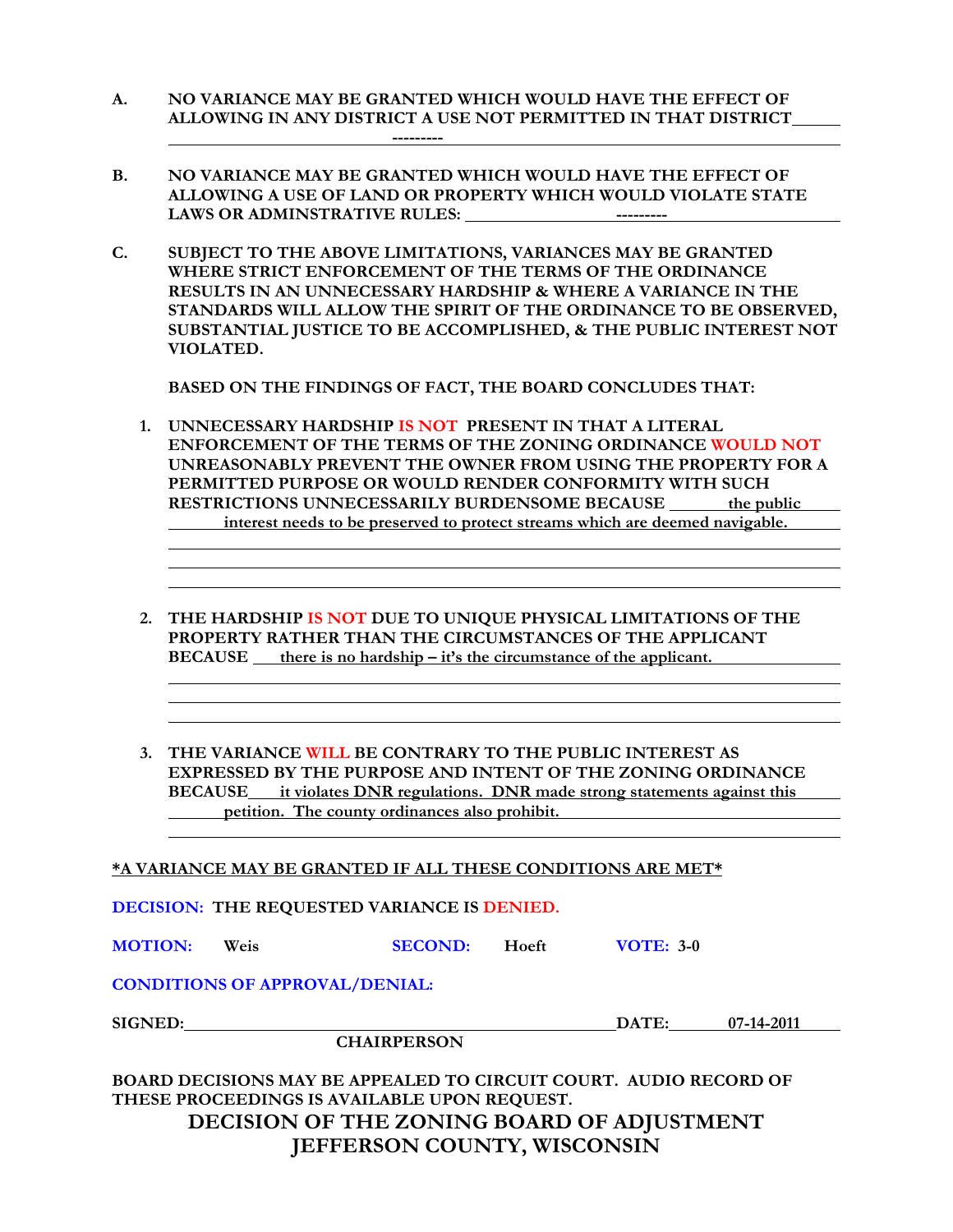#### **FINDINGS OF FACT**

| PETITION NO.: 2011 V1366          |                                                                                                                                      |
|-----------------------------------|--------------------------------------------------------------------------------------------------------------------------------------|
| <b>HEARING DATE:</b> 07-14-2011   |                                                                                                                                      |
|                                   | APPLICANT: Marc & Tracy Rothmeyer                                                                                                    |
| <b>PROPERTY OWNER: SAME</b>       |                                                                                                                                      |
| PARCEL (PIN #): 016-0513-2434-009 |                                                                                                                                      |
|                                   | TOWNSHIP: Koshkonong Manual Manual Manual Manual Manual Manual Manual Manual Manual Manual Manual Manual Manua                       |
|                                   | <b>INTENT OF PETITIONER:</b> To sanction the placement of a detached accessory<br>structure that is 1.5 feet from the side lot line. |
|                                   |                                                                                                                                      |
|                                   |                                                                                                                                      |
|                                   | THE APPLICANT REQUESTS A VARIANCE FROM SECTION 11.07(b)1<br>OF                                                                       |

**THE FEATURES OF THE PROPOSED CONSTRUCTION AND PROPERTY WHICH RELATE TO THE GRANT OR DENIAL OF THE VARIANCE APPLICATION ARE: In 1982, a zoning and land use permit was issued to placed a detached accessory structure 3 feet from the side lot line, meeting all setback requirements. In 2011, it was discovered that the garage was actually placed 1 ½ feet from the side lot line whereas, the required setback was 3 feet. The petitioner would like to remove the roof of the existing structure and match it to the proposed height of the residence. The petitioners are not proposing to go any closer to the lot line than the existing garage roof line, but the new height of the structure would be 22 feet.** 

 **\_\_\_\_\_\_**

**THE JEFFERSON COUNTY ZONING ORDINANCE.** 

**FACTS OR OBSERVATIONS BASED ON SITE INSPECTIONS: Site inspections conducted. Observed property layout & location. conducted. Observed property layout & location.** 

 **\_\_\_\_\_\_\_\_\_\_\_\_\_\_\_\_\_\_\_\_\_\_\_\_\_\_\_\_\_\_\_\_\_\_\_\_\_\_\_\_\_\_\_\_\_\_\_\_\_\_\_\_\_\_\_\_\_\_\_\_\_\_\_\_\_\_\_\_\_\_** 

FACTS PRESENTED AT PUBLIC HEARING: See tape, minutes & file.

**DECISION STANDARDS**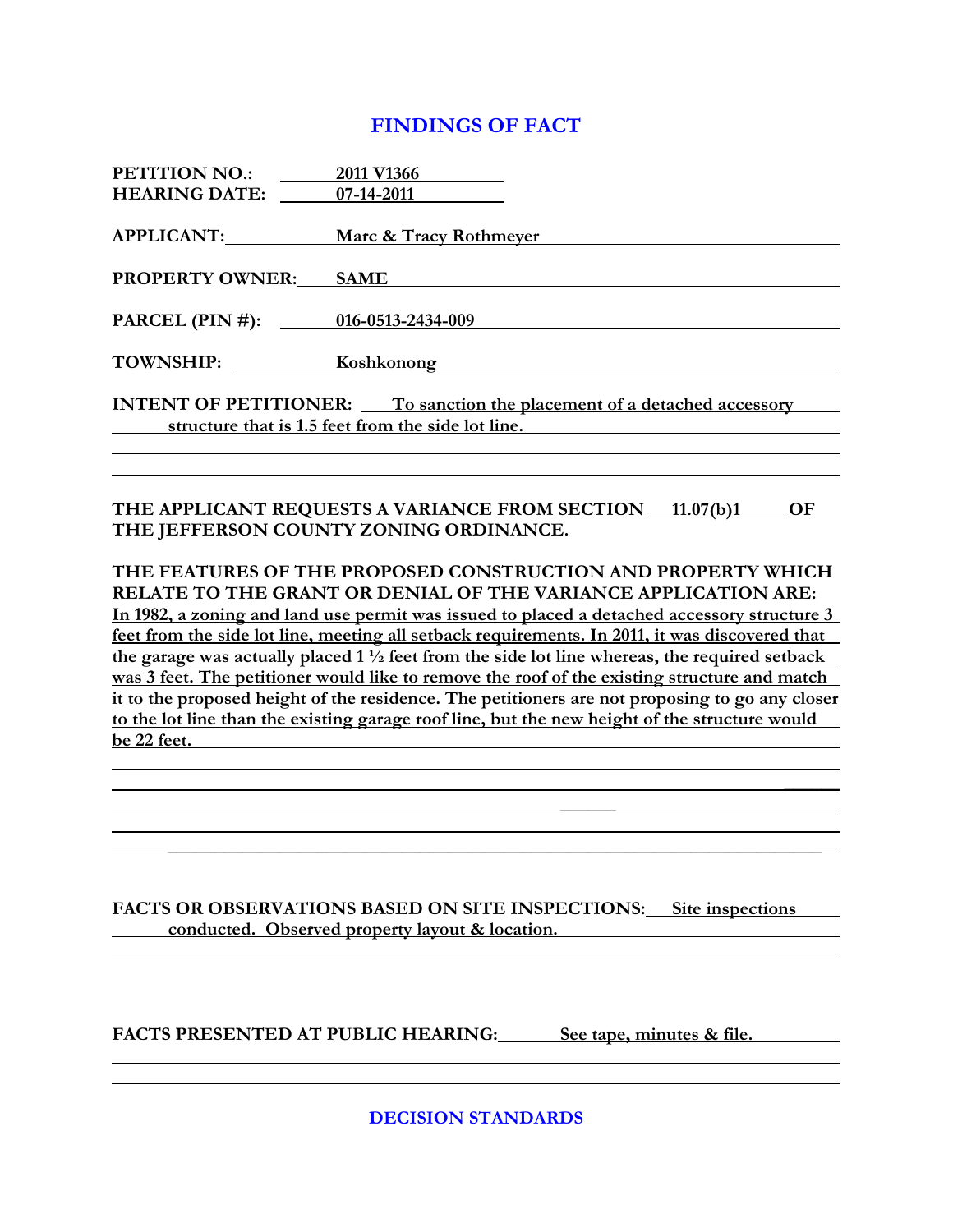**A. NO VARIANCE MAY BE GRANTED WHICH WOULD HAVE THE EFFECT OF ALLOWING IN ANY DISTRICT A USE NOT PERMITTED IN THAT DISTRICT** 

 **---------** 

- **B. NO VARIANCE MAY BE GRANTED WHICH WOULD HAVE THE EFFECT OF ALLOWING A USE OF LAND OR PROPERTY WHICH WOULD VIOLATE STATE LAWS OR ADMINSTRATIVE RULES: ---------**
- **C. SUBJECT TO THE ABOVE LIMITATIONS, VARIANCES MAY BE GRANTED WHERE STRICT ENFORCEMENT OF THE TERMS OF THE ORDINANCE RESULTS IN AN UNNECESSARY HARDSHIP & WHERE A VARIANCE IN THE STANDARDS WILL ALLOW THE SPIRIT OF THE ORDINANCE TO BE OBSERVED, SUBSTANTIAL JUSTICE TO BE ACCOMPLISHED, & THE PUBLIC INTEREST NOT VIOLATED.**

 **BASED ON THE FINDINGS OF FACT, THE BOARD CONCLUDES THAT:** 

- **4. UNNECESSARY HARDSHIP IS PRESENT IN THAT A LITERAL ENFORCEMENT OF THE TERMS OF THE ZONING ORDINANCE WOULD UNREASONABLY PREVENT THE OWNER FROM USING THE PROPERTY FOR A PERMITTED PURPOSE OR WOULD RENDER CONFORMITY WITH SUCH RESTRICTIONS UNNECESSARILY BURDENSOME BECAUSE \_\_ it would be burdensome to modify the existing structure to meet the 3' overhang setback.**
- **5. THE HARDSHIP IS DUE TO UNIQUE PHYSICAL LIMITATIONS OF THE PROPERTY RATHER THAN THE CIRCUMSTANCES OF THE APPLICANT BECAUSE the present owner did not construct the structure. It's possible the structure was conforming when it was built if measured from the foundation.**
- **6. THE VARIANCE WILL NOT BE CONTRARY TO THE PUBLIC INTEREST AS EXPRESSED BY THE PURPOSE AND INTENT OF THE ZONING ORDINANCE BECAUSE it has existed since 1982 with no adverse affects. The site visit indicated it conforms with adjacent property development.**

**\*A VARIANCE MAY BE GRANTED IF ALL THESE CONDITIONS ARE MET\***

**DECISION: THE REQUESTED VARIANCE IS GRANTED.** 

| <b>MOTION:</b> | <b>Weis</b> | <b>SECOND:</b> | Hoeft | <b>VOTE: 3-0</b> |
|----------------|-------------|----------------|-------|------------------|
|----------------|-------------|----------------|-------|------------------|

**CONDITIONS OF APPROVAL/DENIAL:** 

 **CHAIRPERSON** 

**SIGNED: DATE: 07-14-2011** 

**BOARD DECISIONS MAY BE APPEALED TO CIRCUIT COURT. AUDIO RECORD OF THESE PROCEEDINGS IS AVAILABLE UPON REQUEST.** 

**DECISION OF THE ZONING BOARD OF ADJUSTMENT**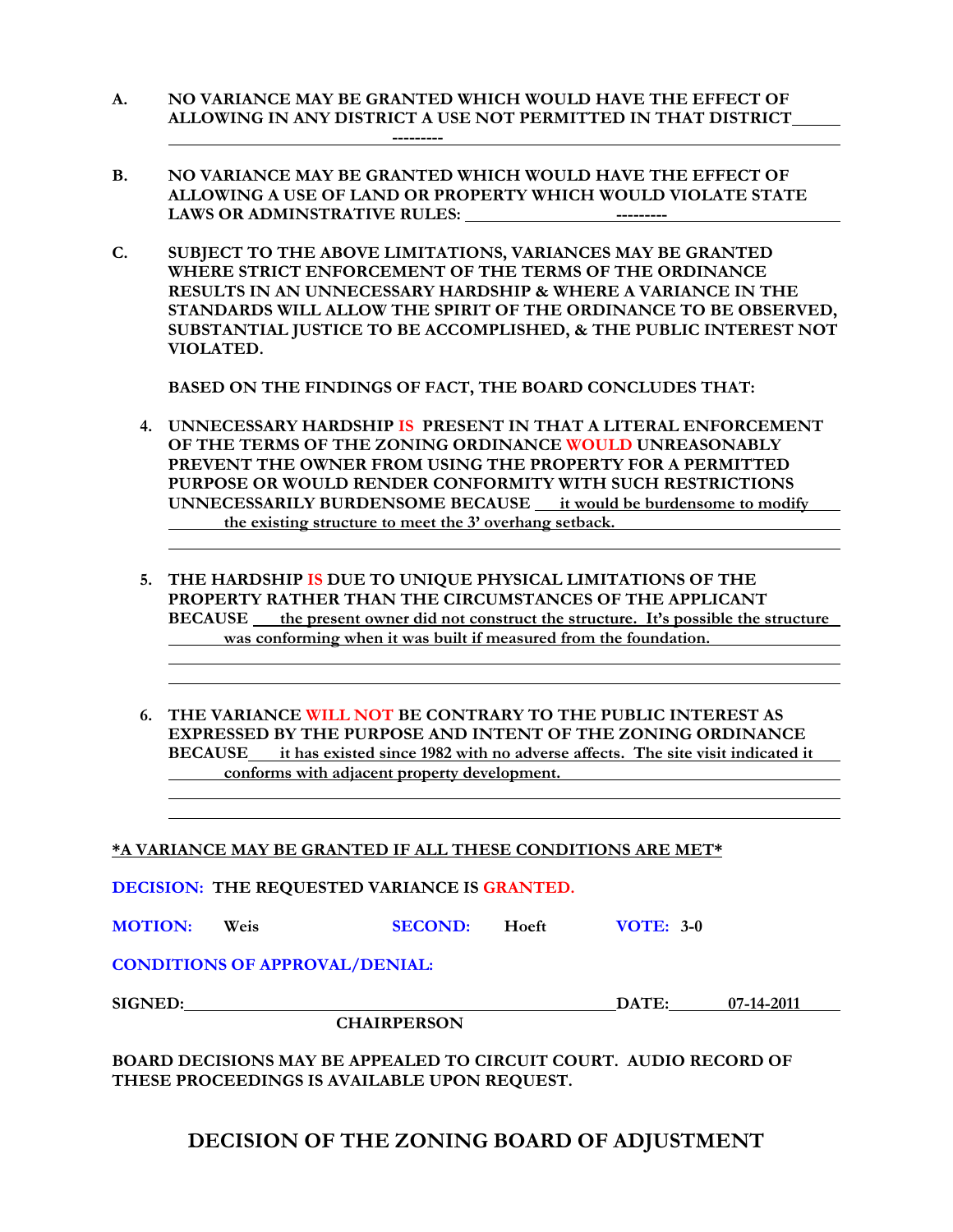### **JEFFERSON COUNTY, WISCONSIN**

#### **FINDINGS OF FACT**

| PETITION NO.: 2011 V1367<br><b>HEARING DATE:</b> 07-14-2011                                                                                                                                                                   |                                                          |  |
|-------------------------------------------------------------------------------------------------------------------------------------------------------------------------------------------------------------------------------|----------------------------------------------------------|--|
|                                                                                                                                                                                                                               |                                                          |  |
|                                                                                                                                                                                                                               | <b>APPLICANT:</b> Matthew Thomas & Nicole Schultz-Thomas |  |
| <b>PROPERTY OWNER: SAME</b>                                                                                                                                                                                                   |                                                          |  |
| PARCEL (PIN #): 018-0713-0431-000                                                                                                                                                                                             |                                                          |  |
| TOWNSHIP: Lake Mills                                                                                                                                                                                                          |                                                          |  |
| <b>INTENT OF PETITIONER:</b> To create an A-2 zone without frontage and access on a<br>public road.<br><u> 1989 - Johann Stoff, deutscher Stoffen und der Stoffen und der Stoffen und der Stoffen und der Stoffen und der</u> |                                                          |  |
|                                                                                                                                                                                                                               |                                                          |  |

#### **THE APPLICANT REQUESTS A VARIANCE FROM SECTION 11.02 & 11.03(d)1, 11.03(g) OF THE JEFFERSON COUNTY ZONING ORDINANCE.**

**THE FEATURES OF THE PROPOSED CONSTRUCTION AND PROPERTY WHICH RELATE TO THE GRANT OR DENIAL OF THE VARIANCE APPLICATION ARE: The petitioner is proposing an A-2 lot without frontage and access whereas, new lots are required to have 66 feet of ownership and frontage on a public road. In 2005, a certified survey map was recorded including the existing shed within the A-3 lot. The petitioner in 2006, revised the certified survey map and A-3 zone to exclude the building from the existing A-3 lot. Currently the owner has approximately 196 feet of frontage and could create a 66 foot strip to the public road for this new lot. There are no physical features preventing the creation of the 66 foot strip.** 

#### **FACTS OR OBSERVATIONS BASED ON SITE INSPECTIONS: Site inspections conducted. Observed property layout & location.**

FACTS PRESENTED AT PUBLIC HEARING: See tape, minutes & file.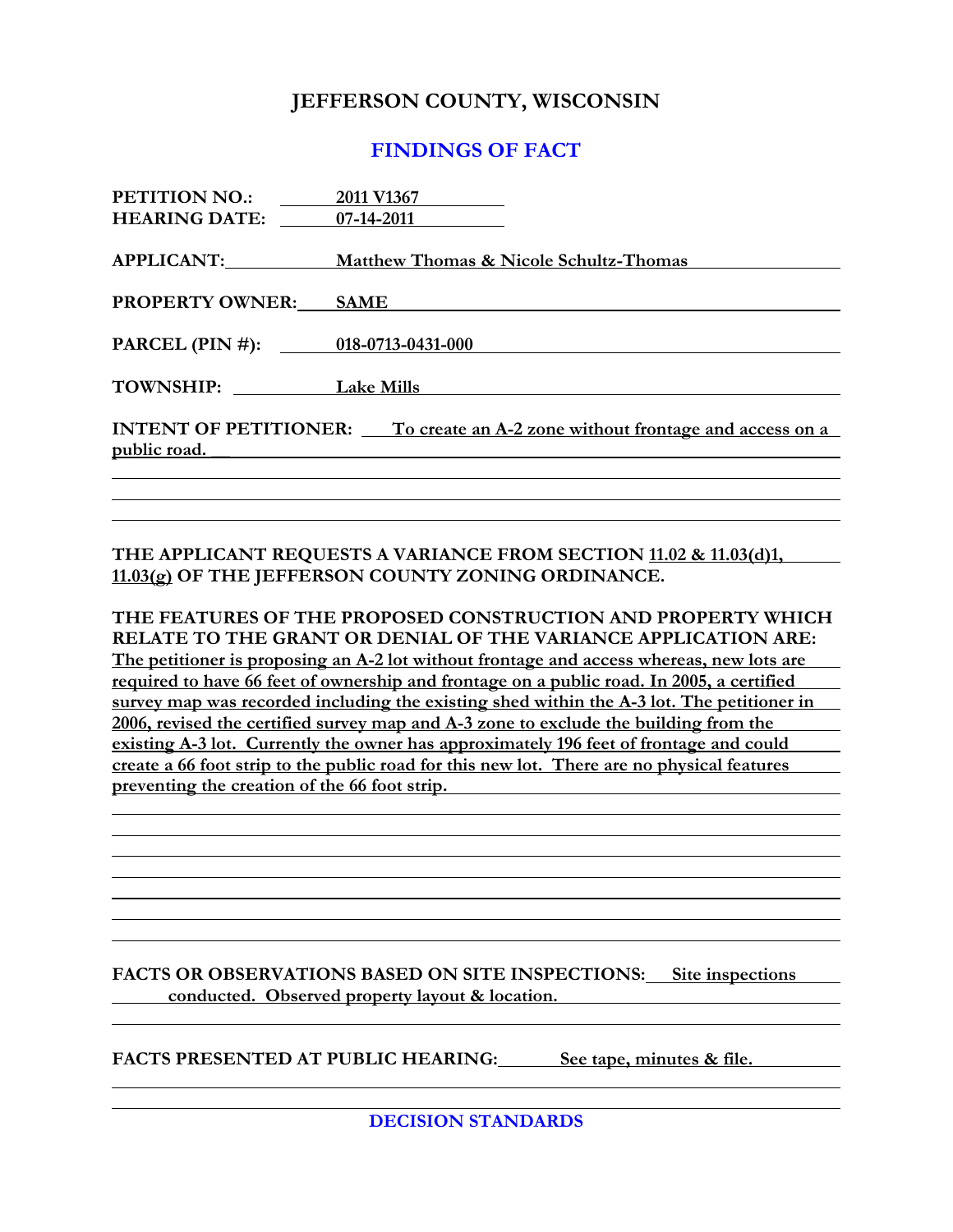- **A. NO VARIANCE MAY BE GRANTED WHICH WOULD HAVE THE EFFECT OF ALLOWING IN ANY DISTRICT A USE NOT PERMITTED IN THAT DISTRICT ---------**
- **B. NO VARIANCE MAY BE GRANTED WHICH WOULD HAVE THE EFFECT OF ALLOWING A USE OF LAND OR PROPERTY WHICH WOULD VIOLATE STATE LAWS OR ADMINSTRATIVE RULES: ---------**
- **C. SUBJECT TO THE ABOVE LIMITATIONS, VARIANCES MAY BE GRANTED WHERE STRICT ENFORCEMENT OF THE TERMS OF THE ORDINANCE RESULTS IN AN UNNECESSARY HARDSHIP & WHERE A VARIANCE IN THE STANDARDS WILL ALLOW THE SPIRIT OF THE ORDINANCE TO BE OBSERVED, SUBSTANTIAL JUSTICE TO BE ACCOMPLISHED, & THE PUBLIC INTEREST NOT VIOLATED.**

 **BASED ON THE FINDINGS OF FACT, THE BOARD CONCLUDES THAT:** 

- **7. UNNECESSARY HARDSHIP IS NOT PRESENT IN THAT A LITERAL ENFORCEMENT OF THE TERMS OF THE ZONING ORDINANCE WOULD NOT UNREASONABLY PREVENT THE OWNER FROM USING THE PROPERTY FOR A PERMITTED PURPOSE OR WOULD RENDER CONFORMITY WITH SUCH RESTRICTIONS UNNECESSARILY BURDENSOME BECAUSE it's not caused by the land or property. There's ample frontage to the parent lot that would allow a 66' opening on the road.**
- **8. THE HARDSHIP IS NOT DUE TO UNIQUE PHYSICAL LIMITATIONS OF THE PROPERTY RATHER THAN THE CIRCUMSTANCES OF THE APPLICANT BECAUSE it's a request by the owner.**
- **9. THE VARIANCE WILL BE CONTRARY TO THE PUBLIC INTEREST AS EXPRESSED BY THE PURPOSE AND INTENT OF THE ZONING ORDINANCE BECAUSE it doesn't meet the intent of the ordinance.**

**\*A VARIANCE MAY BE GRANTED IF ALL THESE CONDITIONS ARE MET\***

**DECISION: THE REQUESTED VARIANCE IS DENIED.** 

| <b>MOTION:</b> | Carroll | <b>SECOND:</b> | Weis | <b>VOTE: 3-0</b> |
|----------------|---------|----------------|------|------------------|
|----------------|---------|----------------|------|------------------|

**CONDITIONS OF APPROVAL/DENIAL:** 

 **CHAIRPERSON** 

**SIGNED: DATE: 07-14-2011** 

**BOARD DECISIONS MAY BE APPEALED TO CIRCUIT COURT. AUDIO RECORD OF THESE PROCEEDINGS IS AVAILABLE UPON REQUEST.** 

#### **DECISION OF THE ZONING BOARD OF ADJUSTMENT JEFFERSON COUNTY, WISCONSIN**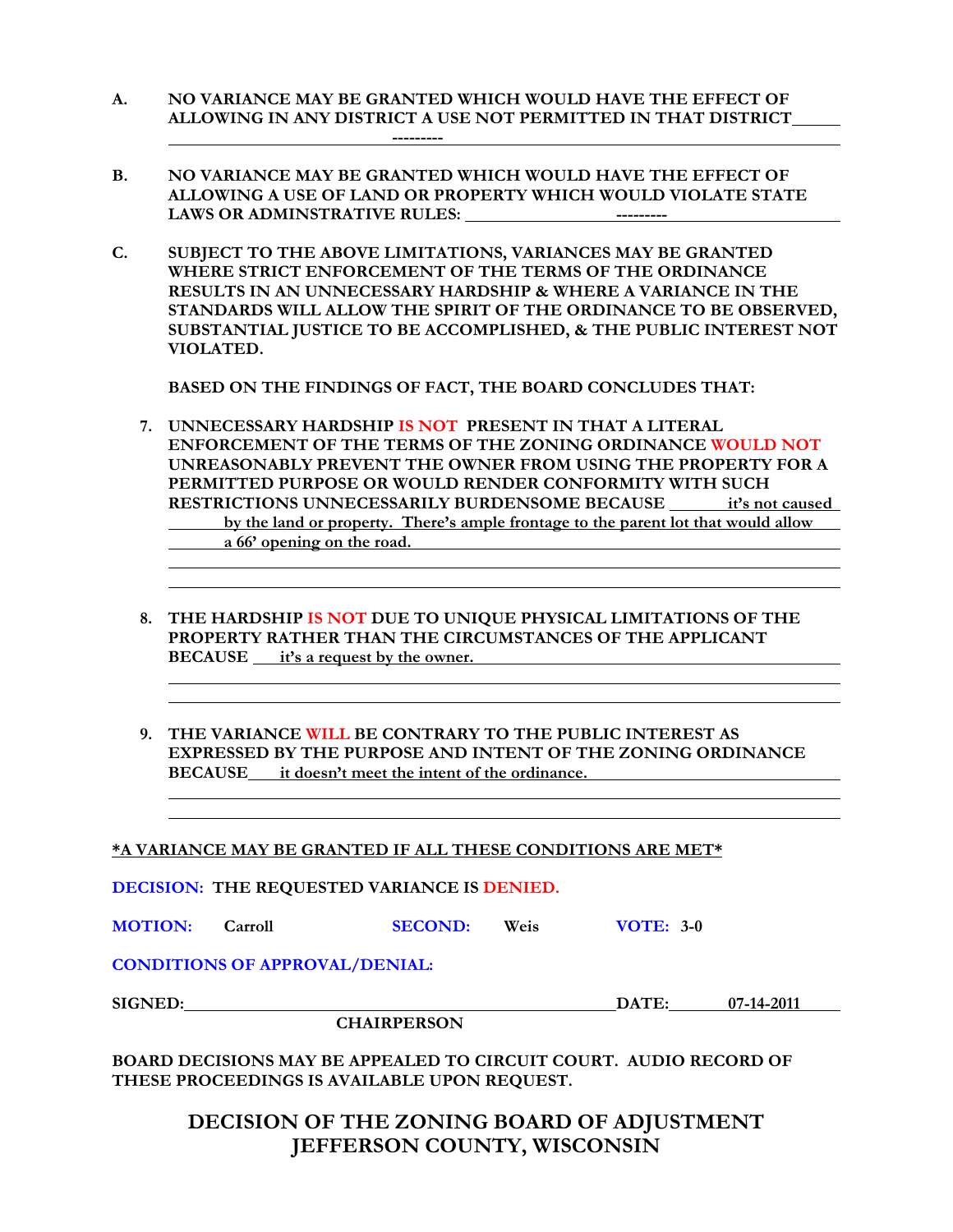## **FINDINGS OF FACT**

| PETITION NO.:                     | 2011 V1368                                                                                                                                                                                             |
|-----------------------------------|--------------------------------------------------------------------------------------------------------------------------------------------------------------------------------------------------------|
| <b>HEARING DATE:</b> 07-14-2011   |                                                                                                                                                                                                        |
| APPLICANT:                        | Dennis J. Mattila                                                                                                                                                                                      |
|                                   | PROPERTY OWNER: Dennis & Julie Mattila                                                                                                                                                                 |
| PARCEL (PIN #): 032-0815-3011-001 |                                                                                                                                                                                                        |
| TOWNSHIP: Watertown               |                                                                                                                                                                                                        |
|                                   | INTENT OF PETITIONER: To construct a 40 feet x 50 feet (2,000 sq. ft.) detached<br>accessory structure less than 110 feet from centerline and 50 feet from right-of-way of County<br><u>Highway Y.</u> |
|                                   |                                                                                                                                                                                                        |
|                                   |                                                                                                                                                                                                        |
|                                   |                                                                                                                                                                                                        |

#### THE APPLICANT REQUESTS A VARIANCE FROM SECTION 11.07(d)2 OF THE **JEFFERSON COUNTY ZONING ORDINANCE.**

**THE FEATURES OF THE PROPOSED CONSTRUCTION AND PROPERTY WHICH RELATE TO THE GRANT OR DENIAL OF THE VARIANCE APPLICATION ARE: The petitioner is proposing to construct a 40' by 50' (2,000 sq. ft.) detached accessory structure 46 feet from the right-of-way and 70 feet from the centerline, whereas the required setback is 50 feet from the right-of way and 110 feet from the centerline of CTH Y. The current A-3 lot is 2 acres in size. There is a location on the lot to meet all setback requirements for this size building (scaled map enclosed).** 

#### **FACTS OR OBSERVATIONS BASED ON SITE INSPECTIONS: Site inspections**  *conducted.* **Observed property layout & location. <b>***conducted.* Observed property layout & location.

FACTS PRESENTED AT PUBLIC HEARING: See tape, minutes & file.

**DECISION STANDARDS**